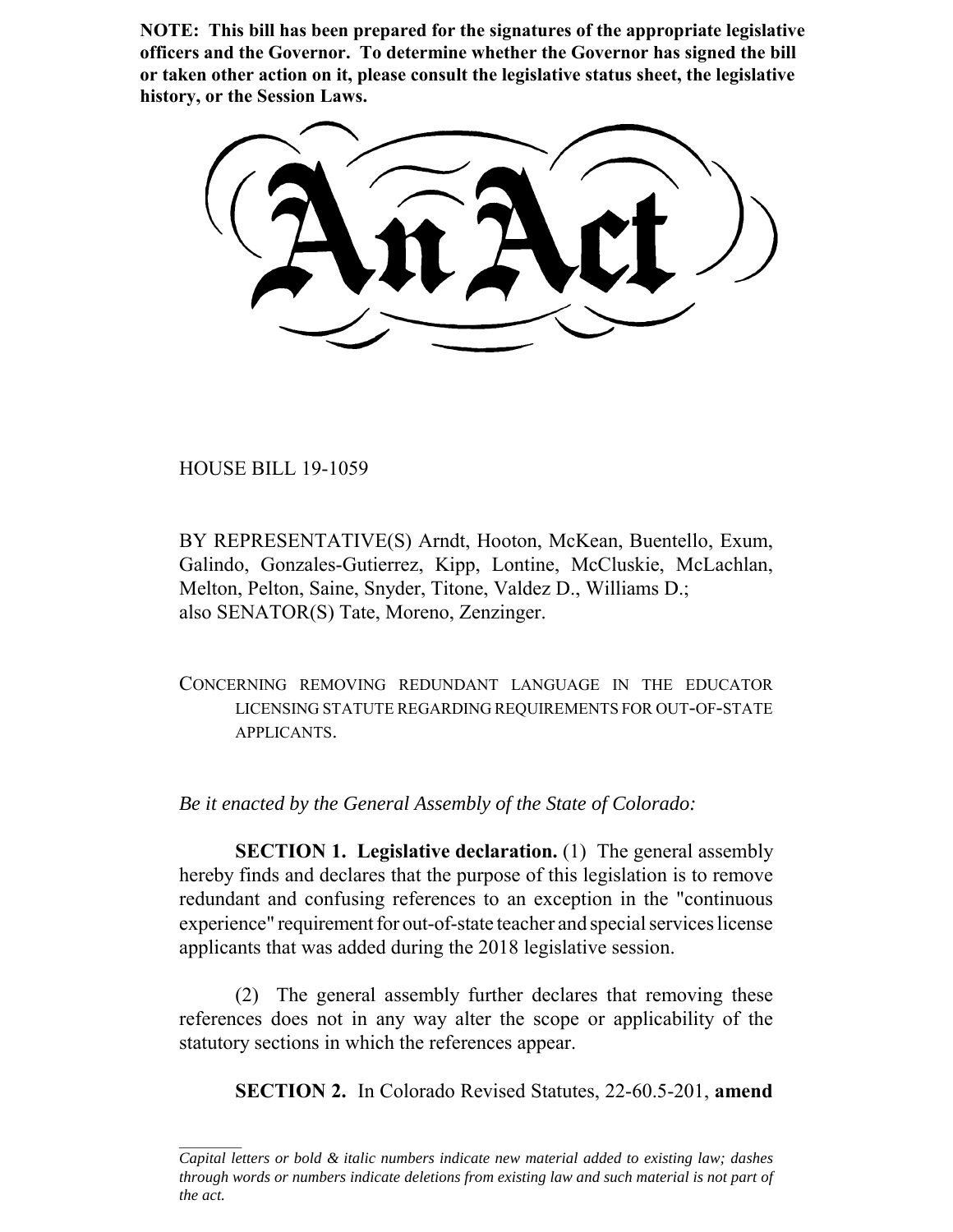$(3)(b)(I)(B)$ ; and **repeal**  $(3)(b)(III)$  as follows:

**22-60.5-201. Types of teacher licenses issued - term - rules.** (3) (b) (I) The department of education may issue a professional teacher license to any applicant from another state if:

(B) Except as otherwise provided in subsection  $(3)(b)(III)$  of this section, The applicant has had at least three years of successful, evaluated experience within the previous seven years as a teacher in an established elementary or secondary school and can provide documentation of such experience on forms provided by the department.

 $(III)$   $(A)$  If the applicant is a military spouse, the teaching experience required pursuant to subsection  $(3)(b)(I)(B)$  of this section need not be continuous, but must have occurred within the previous seven years.

(B) As used in subsection  $(3)(b)(III)(A)$  of this section, "military spouse" means a spouse of an active duty member of the armed forces of the United States who has been transferred or is scheduled to be transferred to Colorado, is domiciled in Colorado, or has moved to Colorado on a permanent change-of-station basis.

**SECTION 3.** In Colorado Revised Statutes, 22-60.5-210, **amend**  $(3)(b)(I)(B)$ ; and **repeal**  $(3)(b)(III)$  as follows:

**22-60.5-210. Types of special services licenses issued - term.** (3) (b) (I) The department of education may issue a professional special services license to any applicant from another state if:

(B) Except as otherwise provided in subsection  $(3)(b)(III)$  of this section. The applicant has had at least three years of successful, evaluated experience within the previous seven years as a special services provider in an established elementary or secondary school and can provide documentation of such experience on forms provided by the department.

(III)  $(A)$  If the applicant is a military spouse, the special services provider experience required pursuant to subsection  $(3)(b)(I)(B)$  of this section need not be continuous, but must have occurred within the previous seven years.